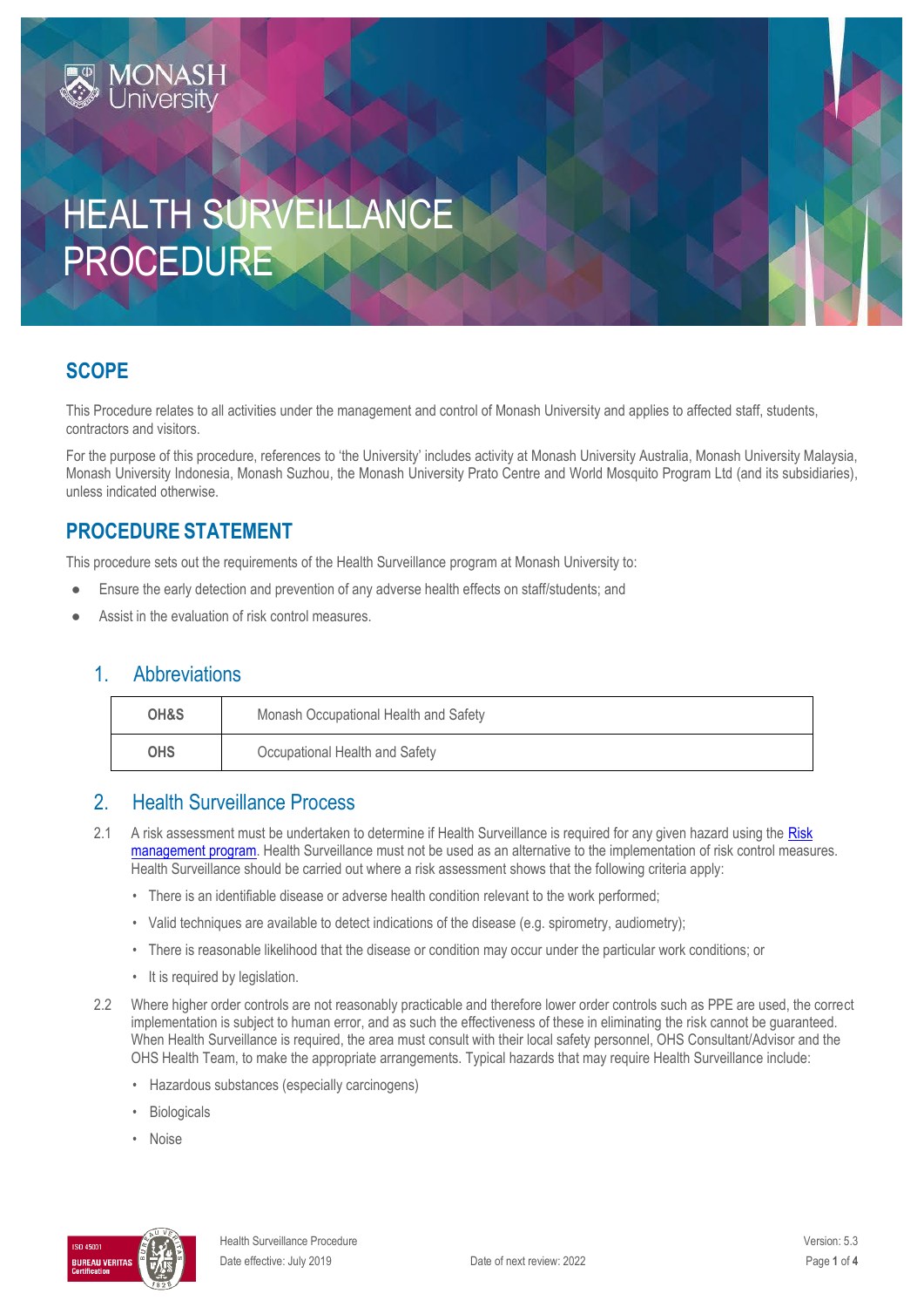## 3.Who Pays for Health Surveillance?

3.1 The cost of any investigations or interventions required for Health surveillance will be met by the academic/administrative unit.

#### 4. Hazardous Substances

- 4.1 Health Surveillance is necessary when it has been determined through a risk assessment that a person is exposed to any of the substances listed in the Guidelines to Health Surveillance [NOHSC: 7039(1995)] as below.
	- acrylonitrile
	- inorganic arsenic
	- benzene
	- cadmium
	- inorganic chromium
	- creosote
	- *isocyanates*
	- inorganic mercury
	- 4,4' methylene bis 2–chloroaniline (MOCA)
	- organophosphate pesticides
	- pentachlorophenol (PCP)
	- polycyclic aromatic hydrocarbons (PAH)
	- crystalline silica
	- thallium
	- vinyl chloride

#### 5. Responsibility for Implementation

- 5.1 A comprehensive list of OHS responsibilities is provided in the document [OHS Roles, Responsibilities and Committees](https://publicpolicydms.monash.edu/Monash/documents/1935644)  [Procedure.](https://publicpolicydms.monash.edu/Monash/documents/1935644) A summary of the specific responsibilities relevant to Health Surveillance is provided below.
	- 5.1.1 **Occupational Health Team, OH&S:** The responsibilities of the Occupational Health team, OH&S include:
		- Coordinating the University's Health Surveillance program;
		- Maintaining records of assessment according to the [OHS Records Management procedure;](https://publicpolicydms.monash.edu/Monash/documents/1935642) and
		- Liaising with OHS Consultants and management regarding corrective actions and controls to address and to prevent recurrences of adverse monitoring results.
	- 5.1.2 **Staff & Students:** It is the responsibility of staff and students to follow the direction of the University in relation to Health Surveillance requirements and participate in the OHS risk management process including reporting of hazards that they identify in their workplace.
	- 5.1.3 **Heads of Academic/Administrative Units:** It is the responsibility of the head of the academic/administrative unit to ensure that procedures are in place in their area to identify staff or students who require Health Surveillance.
	- 5.1.4 **Supervisors:** It is the responsibility of supervisors to ensure staff or students who require Health Surveillance are identified and provided with access to Health Surveillance processes, including baseline and exit medicals, as required.

#### 6. Records

6.1 For OHS Records document retention please refer to:

[OHS Records Management Procedure.](https://publicpolicydms.monash.edu/Monash/documents/1935642)

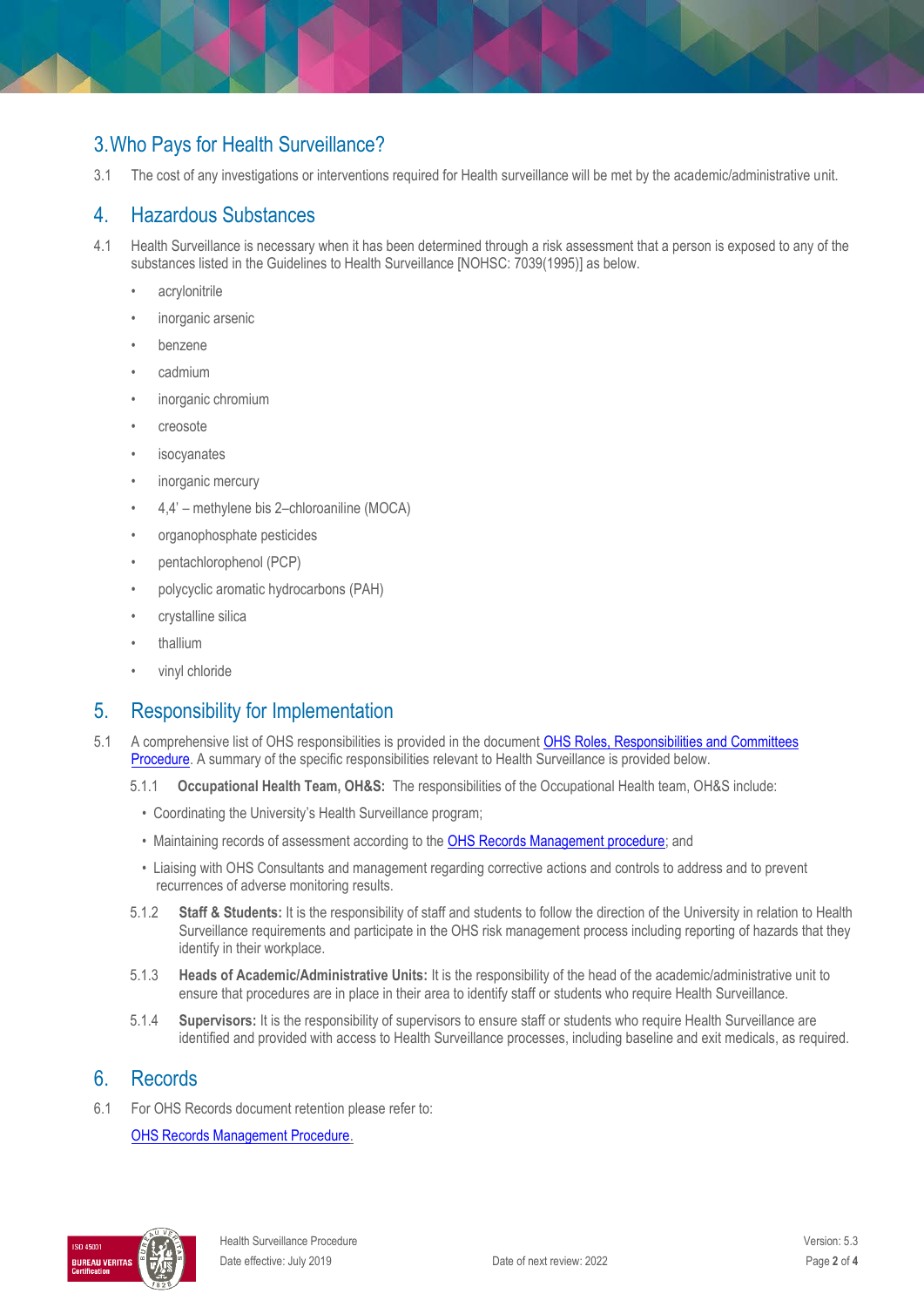# **DEFINITIONS**

A comprehensive list of definitions is provided in the **Definitions Tool**. Definitions specific to this procedure are as follows.

| Key word                   | <b>Definition</b>                                                                                                                                                                                                                                                                |
|----------------------------|----------------------------------------------------------------------------------------------------------------------------------------------------------------------------------------------------------------------------------------------------------------------------------|
| <b>Health Surveillance</b> | Health Surveillance is the systematic monitoring of 'at risk' staff for any adverse effects of work on<br>their health as it relates to their duties. It is delivered through medical assessment and testing (e.g.<br>hearing tests, lung function tests, biological monitoring) |

## **GOVERNANCE**

| <b>Parent policy</b>         | <b>OHS&amp;W Policy</b>                                                       |
|------------------------------|-------------------------------------------------------------------------------|
| <b>Supporting procedures</b> | <b>Monash University OHS Documents</b>                                        |
|                              | <b>Noise Management Procedure</b>                                             |
|                              | <b>OHS Roles, Responsibilities and Committees Procedure</b>                   |
|                              | <b>OHS Records Management Procedure</b>                                       |
|                              | <b>Using Biologicals and Animals Procedure</b>                                |
|                              | <b>Using Chemicals Procedure</b>                                              |
| <b>Supporting schedules</b>  | N/A                                                                           |
| <b>Associated procedures</b> | <b>Australian and International Standards</b>                                 |
|                              | ISO 45001:2018 Occupational Health and Safety Management Systems              |
| <b>Related Legislation</b>   | Occupational Health and Safety Act 2004 (Vic)                                 |
|                              | Occupational Health and Safety Regulations 2017 (Vic)                         |
|                              | Guidelines to Health Surveillance [NOHSC: 7039(1995)].                        |
|                              | National Model Regulations for the Control of Workplace Hazardous Substances. |
| Category                     | Operational                                                                   |
| Approval                     | Chief Operating Officer & Senior Vice-President                               |
|                              | 16 July 2019                                                                  |
| Endorsement                  | Monash University OHS Committee                                               |
|                              | 18 June 2019                                                                  |
| Procedure owner              | Health, Safety and Wellbeing Manager                                          |
| Date effective               | <b>July 2019</b>                                                              |
| <b>Review date</b>           | 2022                                                                          |
| <b>Version</b>               | 5.3 (Minor amendments effective 17 December 2021)                             |
| <b>Content enquiries</b>     | ohshelpline@monash.edu                                                        |

# **DOCUMENT HISTORY**

| <b>Version</b> | Date Approved | <b>Changes made to document</b>                                   |
|----------------|---------------|-------------------------------------------------------------------|
|                | November 2010 | Health Surveillance procedure at Monash University, v2            |
|                | November 2013 | 1. Simplified title to "Health Surveillance procedure"            |
|                |               | 2. Reference to "controlled entities" was removed from the Scope. |